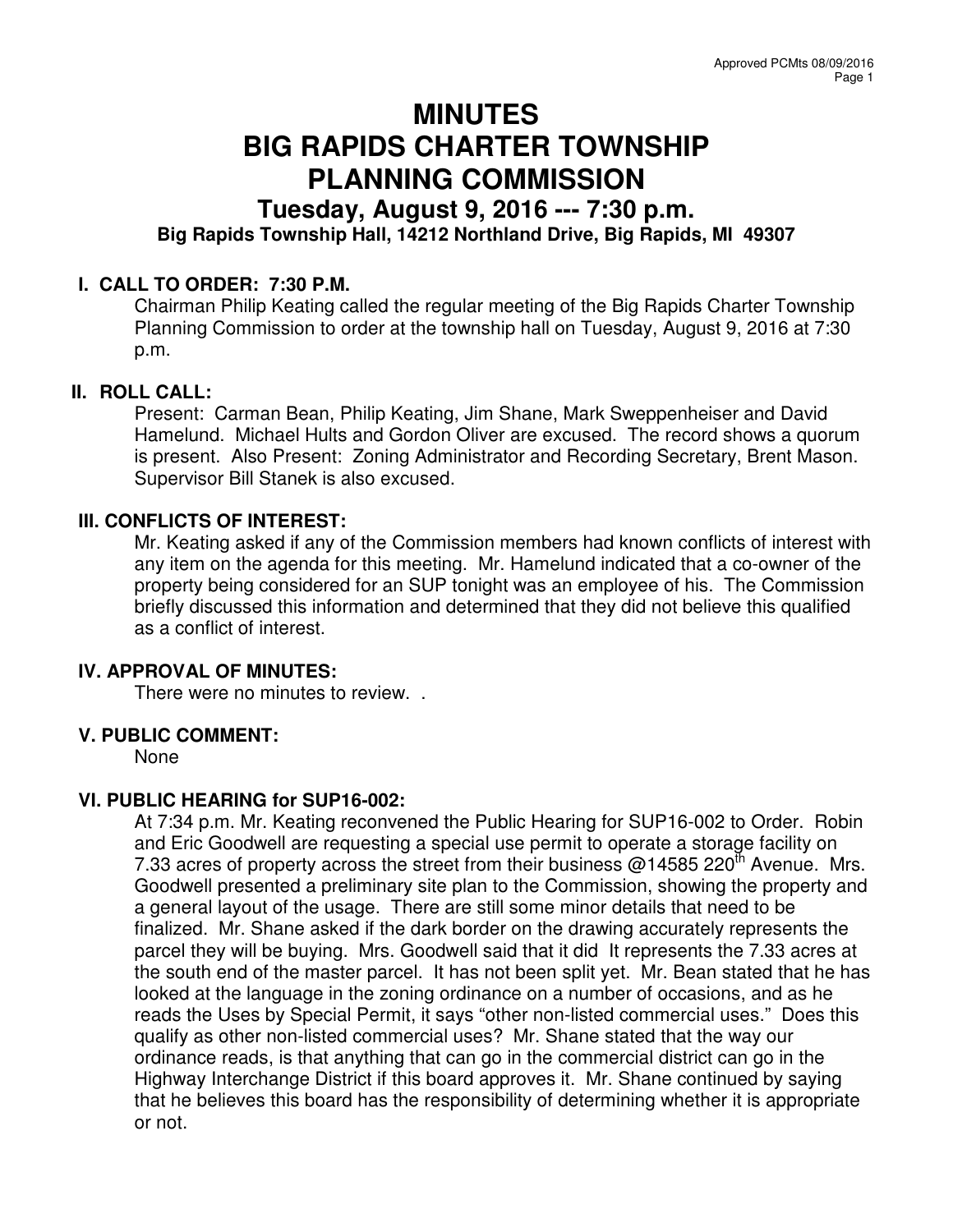Mr. Mason read the letter of June 7, 2016 from Brandon Jurries of Trigger Time Outfitters into the record:

Planning Commission Members:

I am writing you today to express our concern with the Planning Commission's review of Special Use Permit SUP16-002, a request to change the zoning within our Highway Interchange District. After some consideration, unfortunately we must strongly object with the issuance of SUP16-002. This zoning variance would allow the building of a storage facility on properties located within our Highway Interchange District.

As a current retail manager and the legal representative of the owners/tax payers, we relied upon the current zoning of this property; commercial retail, in our decision to build and operate within the Highway Interchange District. While we would welcome any new **retail** construction, as it might enhance, or at the least help maintain, the value of our investment. Should a variance of the proposed type, be allowed. We feel it would substantially decrease our current value and future diminish expansion of the retail district. An action that would most certainly result in a request by us for a tax base reduction.

In summation, we would like to note that a similar request was denied less than 3 years ago. We strongly suggest that his request be denied as well. If you would like to discuss this further with us or our legal representation please contact us at the above.

Thank you, Signed Brandon Jurries Operations Manager, Trigger Time Outfitters

Mr. Bean asked what the similar request was. Mr. Mason advised that the similar request was an informal request that occurred at a Planning Commission Meeting during the public comments. There was no Special Use Permit request ever heard by the Commission. During the public session, the requestor determined that he was not going to proceed with his request to locate a self-storage facility on this very same property. Mr. Keating asked for any other questions or comments. Mr. Shane asked the Goodwells if they owned the property across the street. They answered that they did. Mr. Shane asked how large a piece of property that was. They said it was 10 acres. Mr. Keating asked what the Goodwells planned for security for the site. They said it would be fenced and gated. Mr. Keating asked about lighting, and they replied that they would like motion activated lights staggered on the buildings, or timed lights depending on what hours the facility would be open. Mr. Keating asked if there would be any outdoor storage. They said no. Mr. Keating asked if there would be anything that would obstruct the view of this facility from the expressway. Mr. Goodwell stated that there are pine trees there right now and they are on the highway right of way. Mr. Keating asked if they had reviewed the Highway Interchange Setback Requirements and they do not pose a problem as far as they are concerned. The Goodwells replied that they do not pose any problems with their proposal. Mr. Keating closed the Public hearing at 7:46 p.m. Mr. Bean made a motion to approve Special Use Permit request SUP16-002. Seconded by Mark Sweppenheiser. Mr. Keating opened the discussion to further comments. Mr. Shane objects to this usage primarily because it is not consistent with the intent of the Highway Interchange District. He then read the list of permitted uses and stated that he feels this use will have no vitality whatsoever, creating basically no traffic in and out. He further